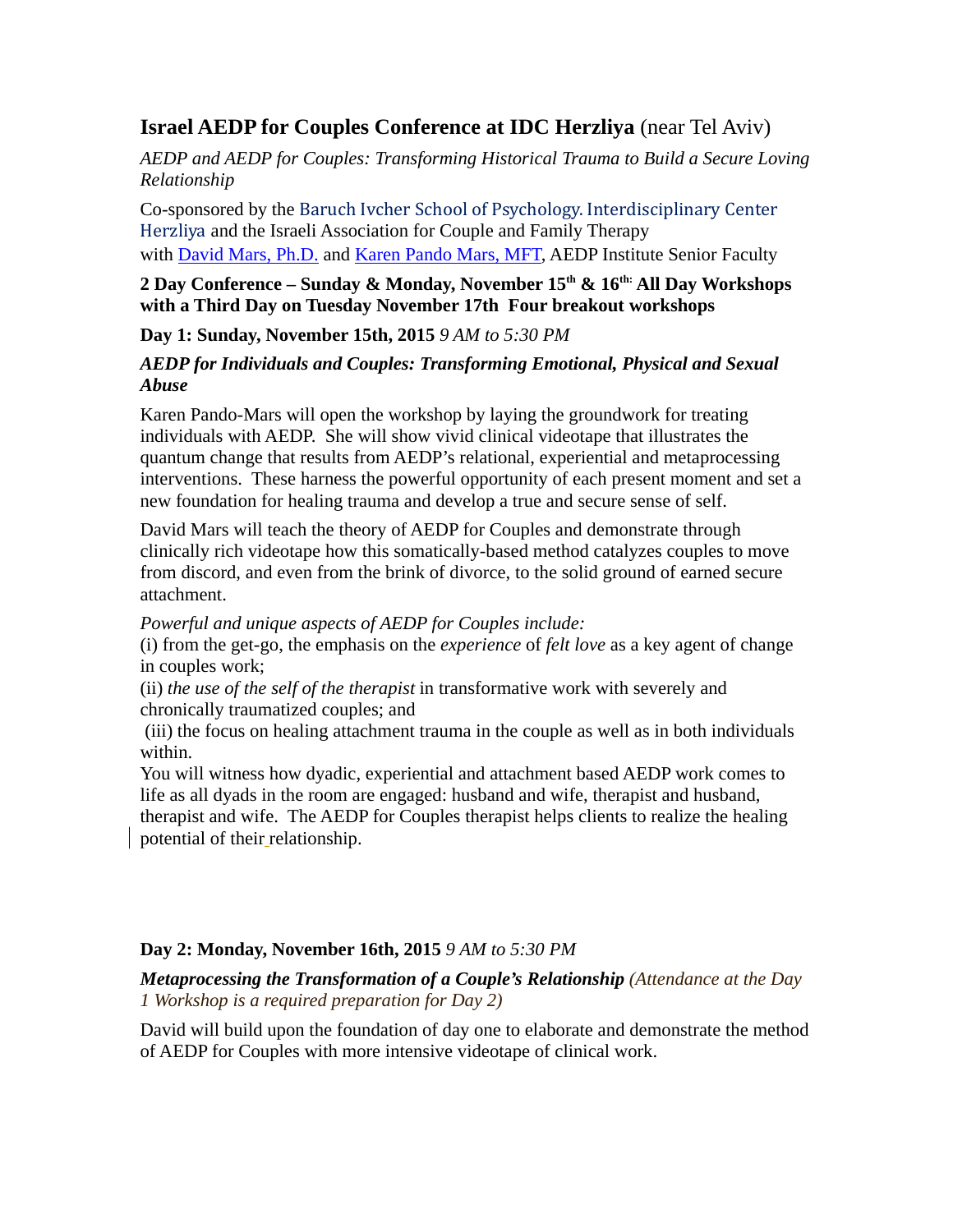*David will facilitate the audience of therapists as they metaprocess the impact of witnessing the couple's transformational treatment sessions. Participants will have many opportunities to practice the skills and somatic tracking used to treat couples.* 

*Participants will learn how to:*

- *Regulate the anxiety, anger and revenge impulses of couple members as they arise while evoking spontaneity and authenticity*
- *Use AEDP healing portrayals in couple treatment*
- *Build the somatic awareness needed to somatically track two people at once*
- *Construct bridges to the different ways each couple member somatically perceives, receives and expresses*

#### **Day 3: Tuesday, November 17th, 2014.** *9:30am to 4pm.*

Limited attendance workshop organized by the Israeli Association for Couple and Family Therapy at Beit –Yehushua

#### **Break-out Training Modules**

#### **9:30 AM to Noon with Karen Pando-Mars, MFT: Tailoring AEDP Interventions to Each Attachment style**

Karen will illuminate the distinct configurations of secure and insecure attachment styles through the comprehensive grid she has developed. Through lecture and videos of clinical work, she will demonstrate how to tailor specific interventions to motivate patients by attuning to their needs and strengths based on their attachment style. When dismissive defenses generate distance, Karen will address ways to build connection. When patients become preoccupied, Karen will show how to help them focus internally and respond to their own experience. With AEDP, establishing a secure base provides the essential foundation for transformation. When treatment is informed by the nuanced changes in attachment style presented in each moment, we can strengthen this base and mobilize quantum change.

#### **9:30 AM to Noon with David Mars, PhD: Using the Four States of AEDP for Couples to Generate a Safe and Secure Base Throughout Treatment**

We will start with examples shown in video clips of early treatment sessions and practice how to:

- $\triangleright$  Build foundations for later transformative shifts beginning in the first moments of the initial session of couple treatment
- $\triangleright$  Find the experience of felt love and building on this within and between sessions.
- $\triangleright$  Discover key methods that encourage couple members methods to speak to each other with productive vulnerability and openness in every session